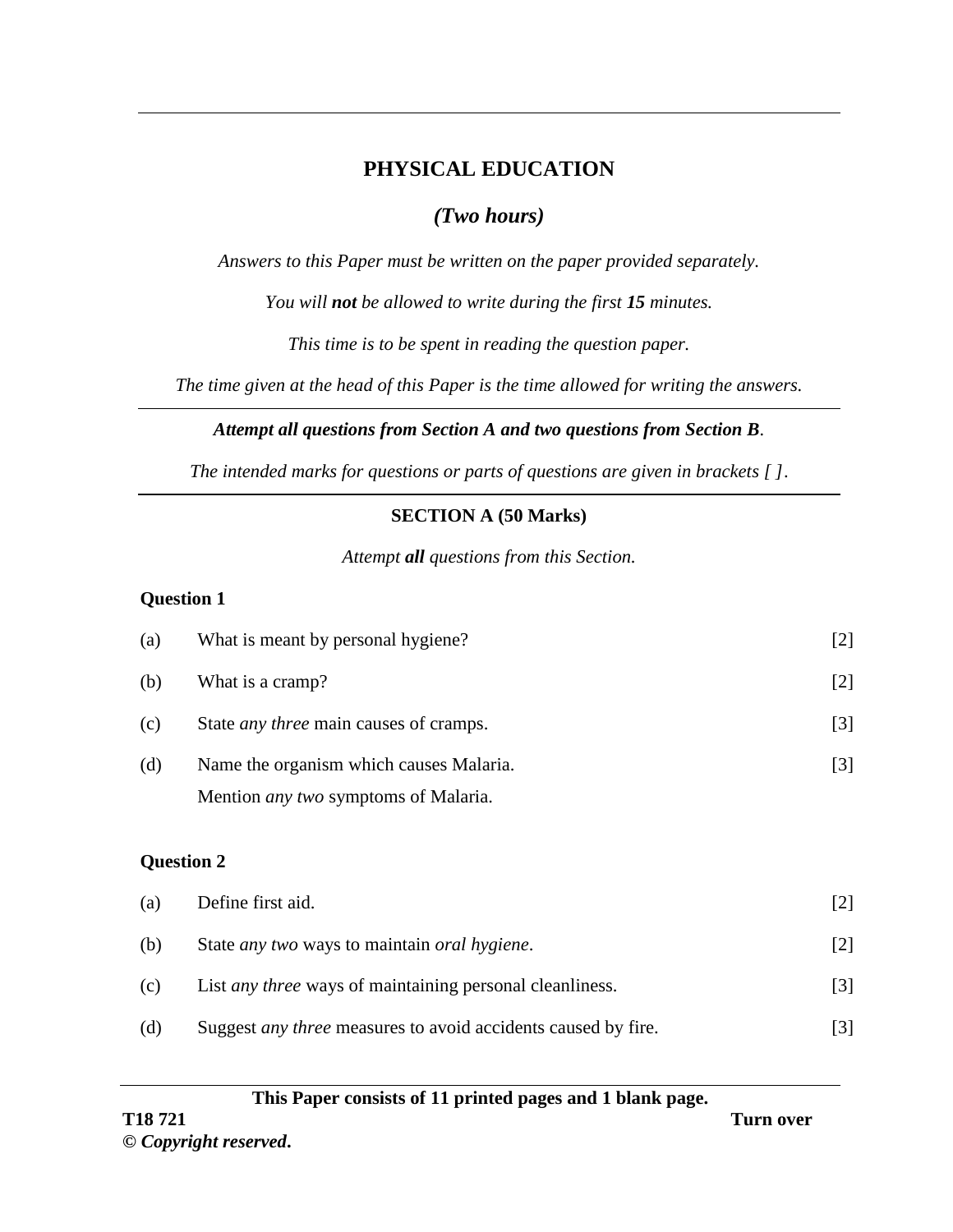# **Question 3**

| (a) | What is meant by Immunization?                      | 2                 |
|-----|-----------------------------------------------------|-------------------|
| (b) | Define Posture.                                     | $\lceil 2 \rceil$ |
| (c) | Write the full form of RICE.                        | $\lceil 3 \rceil$ |
| (d) | State <i>any three</i> symptoms of Rheumatic Fever. |                   |

# **Question 4**

| (a) | Define Antibiotics.                                            | 2                 |
|-----|----------------------------------------------------------------|-------------------|
| (b) | State <i>any</i> two causes of obesity.                        | $\lceil 2 \rceil$ |
| (c) | State <i>any three</i> harmful effects of consuming alcohol.   | $\lceil 3 \rceil$ |
| (d) | List <i>any three</i> transmission modes of venereal diseases. | $\lceil 3 \rceil$ |

# **Question 5**

| (a) | Write the full form of ABC and CPR.                       | $[2]$             |
|-----|-----------------------------------------------------------|-------------------|
| (b) | Name <i>any two</i> diseases spread by Virus.             | $[2]$             |
| (c) | Mention <i>any three</i> causes of sports injuries.       | $[3]$             |
| (d) | Write the calories required for the following age groups: | $\lceil 3 \rceil$ |
|     | A child aged 10 years.<br>(1)                             |                   |
|     | (ii) An adult female $(50 \text{ Kg})$ .                  |                   |

(iii) An adult male with heavy sports activity.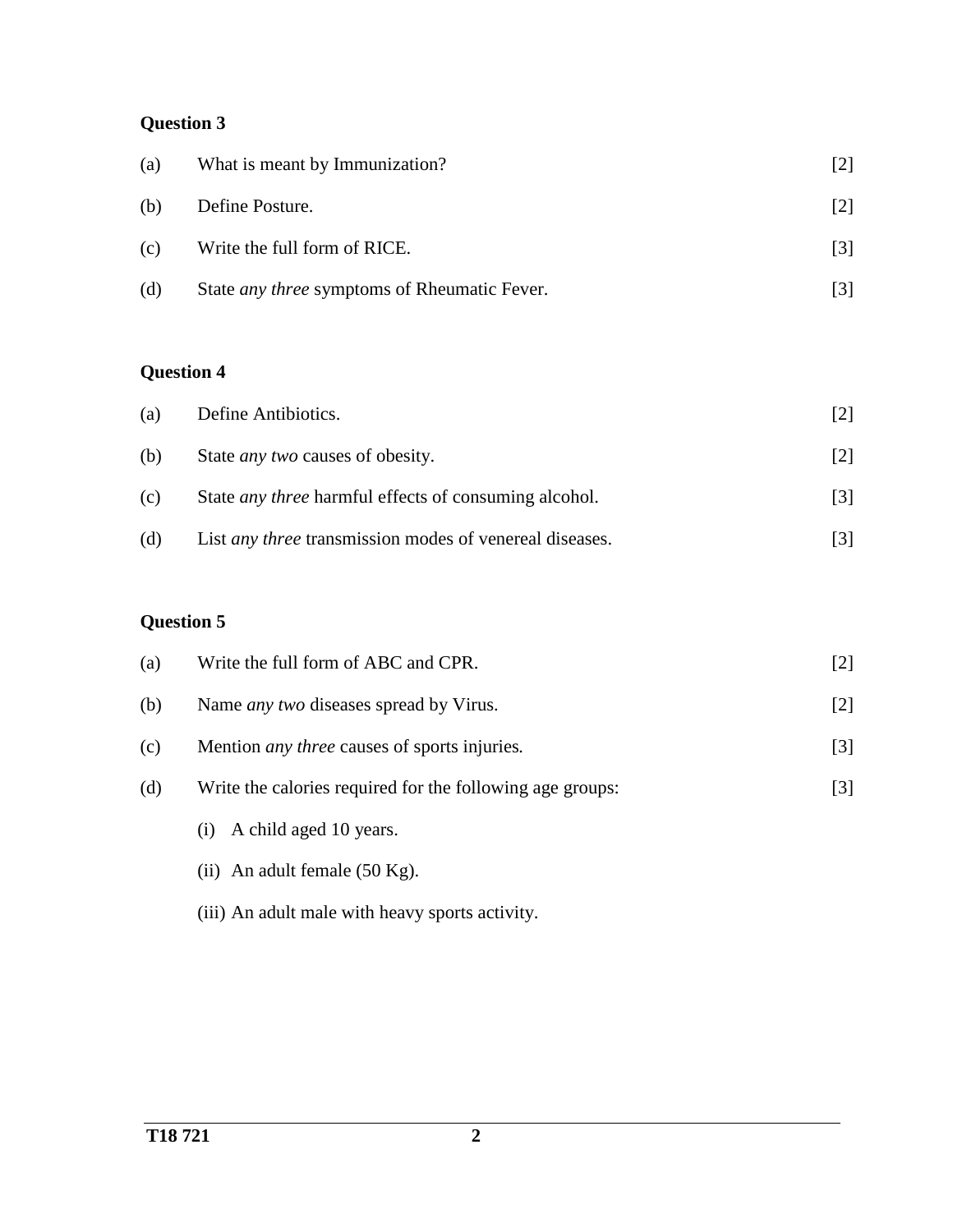## **SECTION B (50 Marks)**

#### *Attempt two questions from this Section.*

*You must attempt one question on each of the two games of your choice.*

#### **CRICKET**

| (a) | Explain the following terms in Cricket: |                                                              | [8] |
|-----|-----------------------------------------|--------------------------------------------------------------|-----|
|     | (i)                                     | A bouncer                                                    |     |
|     |                                         | (ii) Duck                                                    |     |
|     |                                         | (iii) A yorker                                               |     |
|     |                                         | (iv) A century.                                              |     |
| (b) | (i)                                     | Explain the term overthrow.                                  | [9] |
|     |                                         | (ii) Enumerate <i>any three</i> duties of a Leg Umpire.      |     |
|     |                                         | (iii) Under which condition can an umpire declare bad light? |     |
| (c) | (i)                                     | State the full form of ICC and BCCI.                         | [8] |
|     |                                         | (ii) When is a batsman considered to be <i>out bowled</i> ?  |     |
|     |                                         | (iii) Explain the term <i>Hat-trick</i> .                    |     |
|     |                                         | (iv) What is the importance of the 30 yard circle?           |     |
|     | <b>Question 7</b>                       |                                                              |     |
| (a) |                                         | Explain the following terms in Cricket:                      | [8] |
|     | (i)                                     | <b>Intentional Disturbance</b>                               |     |
|     |                                         | (ii) Timed-out                                               |     |
|     |                                         | (iii) A stance                                               |     |
|     |                                         | (iv) A maiden over.                                          |     |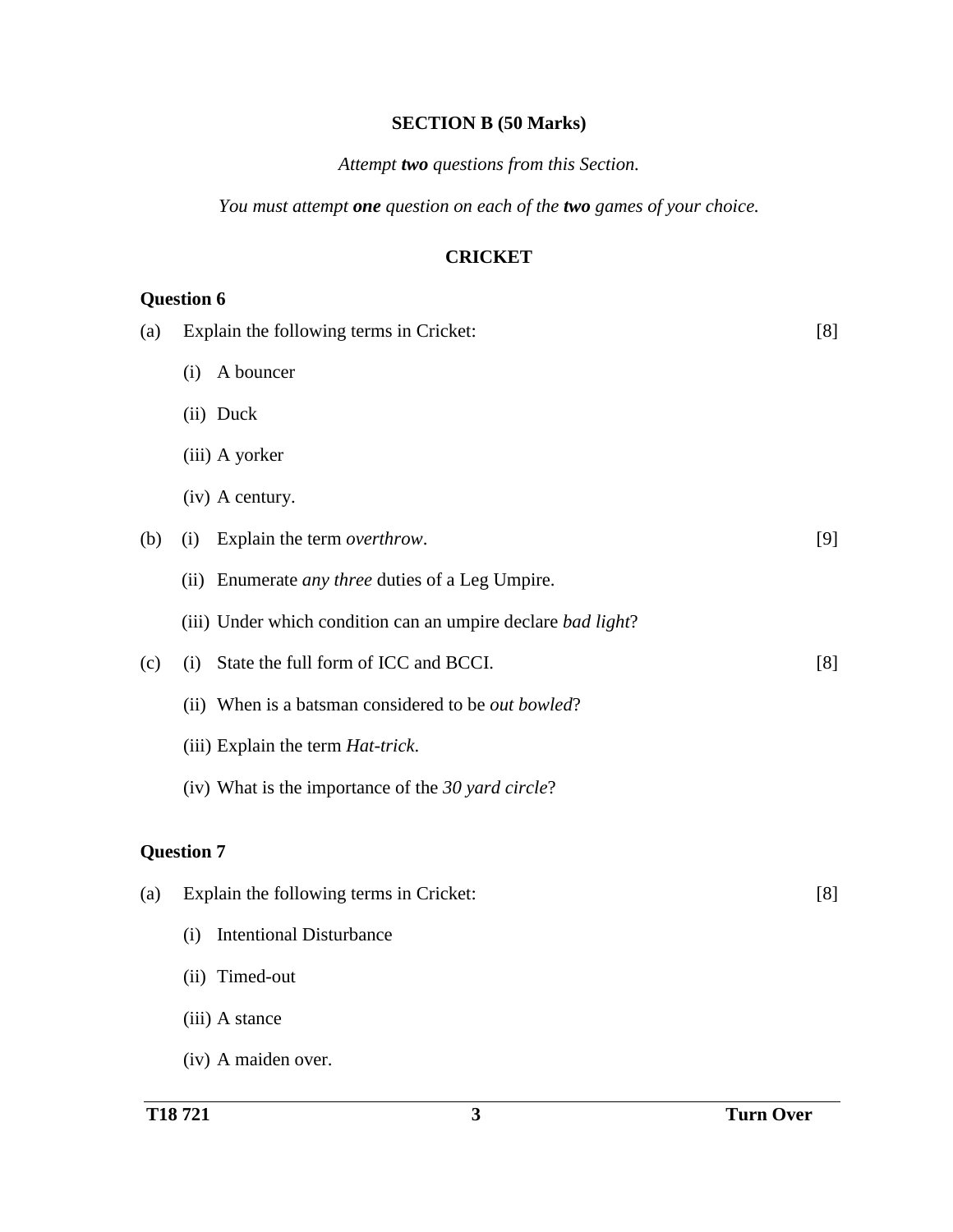| (b) | (i) What is the rule of <i>follow on</i> in a five days test match?                | [9] |
|-----|------------------------------------------------------------------------------------|-----|
|     | (ii) State <i>any three</i> ways by which runs are scored.                         |     |
|     | (iii) Write down <i>any three</i> fielding positions of <i>on side</i> in Cricket. |     |
| (c) | What is the difference between a bye and a leg bye in Cricket?<br>(i)              | [8] |
|     | (ii) Answer the following:                                                         |     |
|     | The length of the bat.<br>1.                                                       |     |
|     | The weight of the ball.<br>2.                                                      |     |
|     | Size of the bails.<br>3.                                                           |     |
|     | The height of the stumps.<br>4.                                                    |     |

#### **FOOTBALL**

| (a) | Answer the following:                                                                    |     |
|-----|------------------------------------------------------------------------------------------|-----|
|     | A free kick<br>(i)                                                                       |     |
|     | (ii) Heading                                                                             |     |
|     | (iii) Passing                                                                            |     |
|     | (iv) Weight and circumference of football.                                               |     |
| (b) | Explain the term off side.<br>(i)                                                        | [9] |
|     | (ii) Give the proper procedure to replace a field player with a substitute player.       |     |
|     | (iii) Mention <i>any three</i> instances for which a <i>direct free kick</i> is awarded. |     |
| (c) | Draw a diagram of a football field showing all its dimensions.                           | [8] |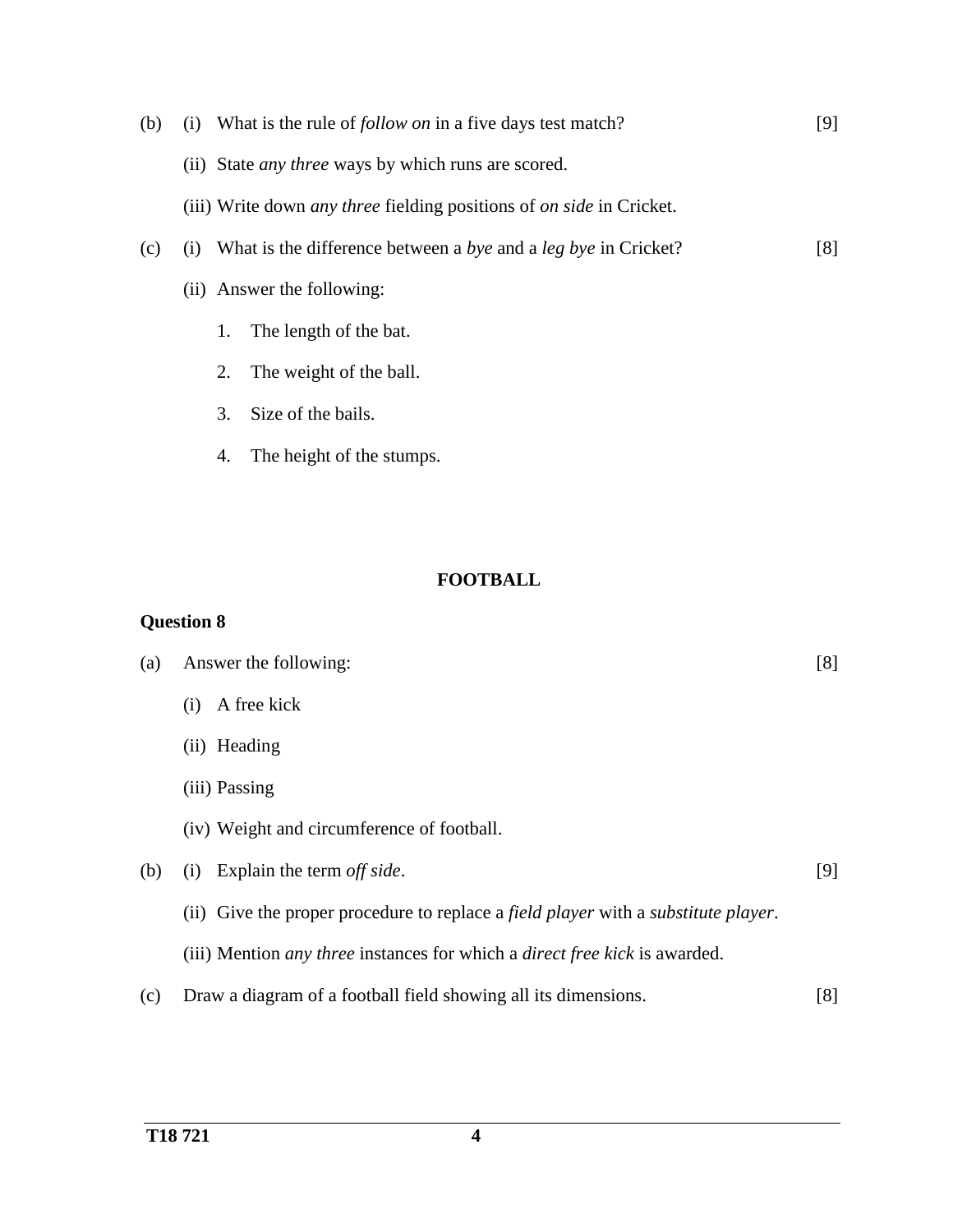# **Question 9**

| (a) | Explain the following terms in Football:                                            |     |
|-----|-------------------------------------------------------------------------------------|-----|
|     | Kick-off<br>(i)                                                                     |     |
|     | (ii) Dropped ball                                                                   |     |
|     | (iii) Injury time                                                                   |     |
|     | (iv) Extra time                                                                     |     |
| (b) | How is a goal scored in the game of football?<br>(i)                                | [9] |
|     | (ii) Give <i>any three</i> situations when a <i>kick-off</i> is applied.            |     |
|     | (iii) Under which three situations is a player not considered $Off \text{-} side$ ? |     |
| (c) | Under which four situations can a referee show a red card to a player?<br>(i)       | [8] |
|     | (ii) Differentiate between Goal Kick and Corner Kick.                               |     |

## **HANDBALL**

| (a) | Explain the following terms in Handball:                                 | [8] |
|-----|--------------------------------------------------------------------------|-----|
|     | Free throw line<br>(i)                                                   |     |
|     | (ii) A fast break                                                        |     |
|     | (iii) Screen                                                             |     |
|     | (iv) Safety zone.                                                        |     |
| (b) | State <i>any three</i> duties of timekeeper.<br>(i)                      | [9] |
|     | (ii) When is a <i>seven metre throw</i> awarded in the game of Handball? |     |
|     | (iii) What is the purpose of the substitution line?                      |     |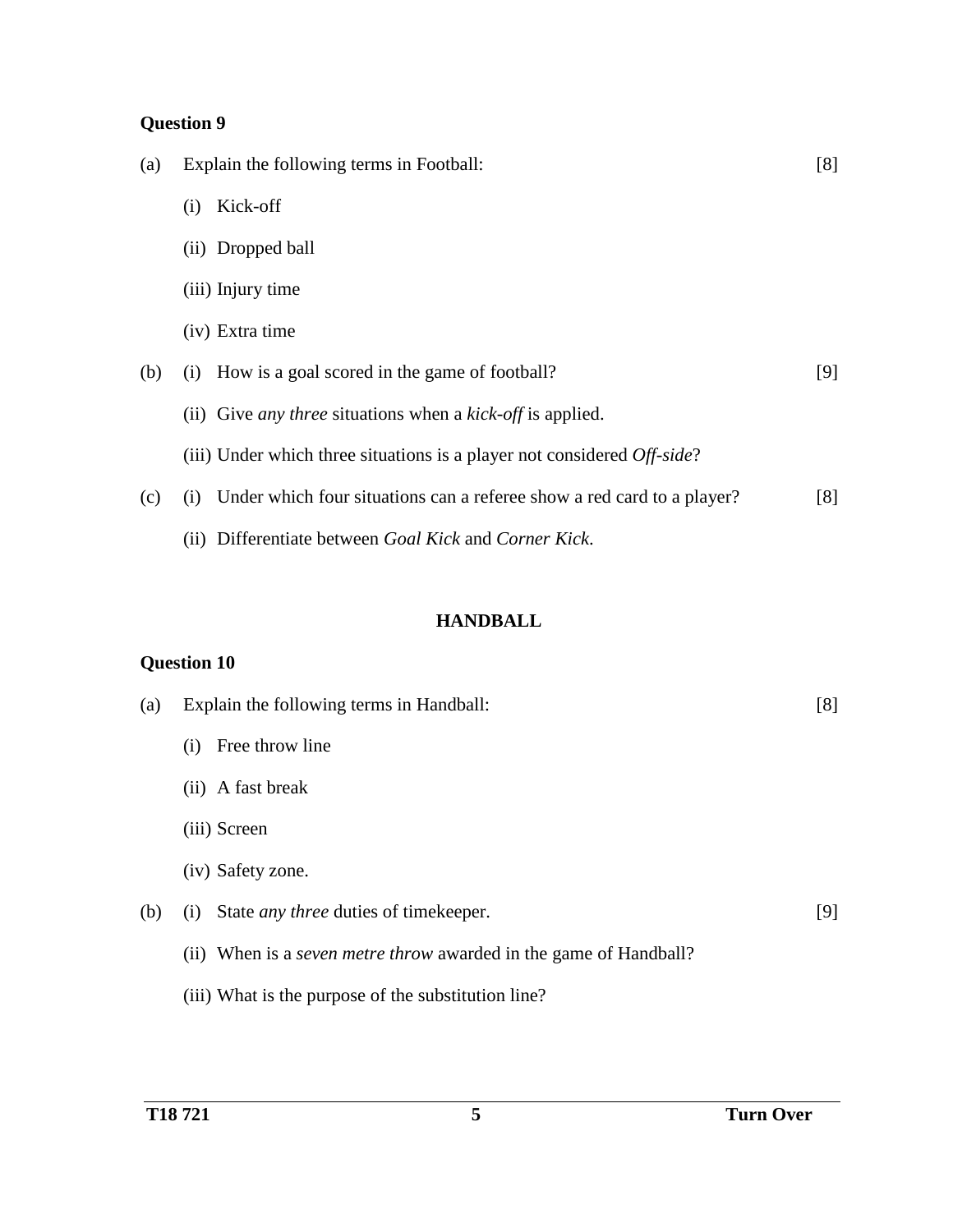| (c) | Explain the <i>tie-rule</i> in handball.<br>(i)                                        | [8] |
|-----|----------------------------------------------------------------------------------------|-----|
|     | (ii) Which parts of the body are allowed to be involved during the play?               |     |
|     | (iii) Explain the term <i>Passive Play</i> .                                           |     |
|     | (iv) When is a <i>throw in</i> awarded?                                                |     |
|     |                                                                                        |     |
|     | <b>Question 11</b>                                                                     |     |
| (a) | Explain the following terms in Handball:                                               | [8] |
|     | Shuffling<br>(i)                                                                       |     |
|     | (ii) Goal area                                                                         |     |
|     | (iii) A throw off                                                                      |     |
|     | (iv) An exclusion.                                                                     |     |
| (b) | State <i>any three</i> basic skills used in the game of Handball.<br>(i)               | [9] |
|     | (ii) How many team time-outs is a team entitled to take in a match?                    |     |
|     | What is its duration?                                                                  |     |
|     | (iii) What is meant by <i>Running</i> in a game of Handball?                           |     |
| (c) | State <i>any four</i> duties of the referee in Handball.<br>(i)                        | [8] |
|     | (ii) List <i>any four</i> situations when a referee gives a two-minute suspension to a |     |
|     | player.                                                                                |     |
|     |                                                                                        |     |
|     | <b>HOCKEY</b><br><b>Question 12</b>                                                    |     |
|     | Explain the following terms:                                                           |     |
| (a) |                                                                                        | [8] |
|     | A long corner<br>(i)                                                                   |     |
|     | (ii) A raised ball                                                                     |     |
|     | (iii) Astro turf                                                                       |     |

(iv) Sudden death.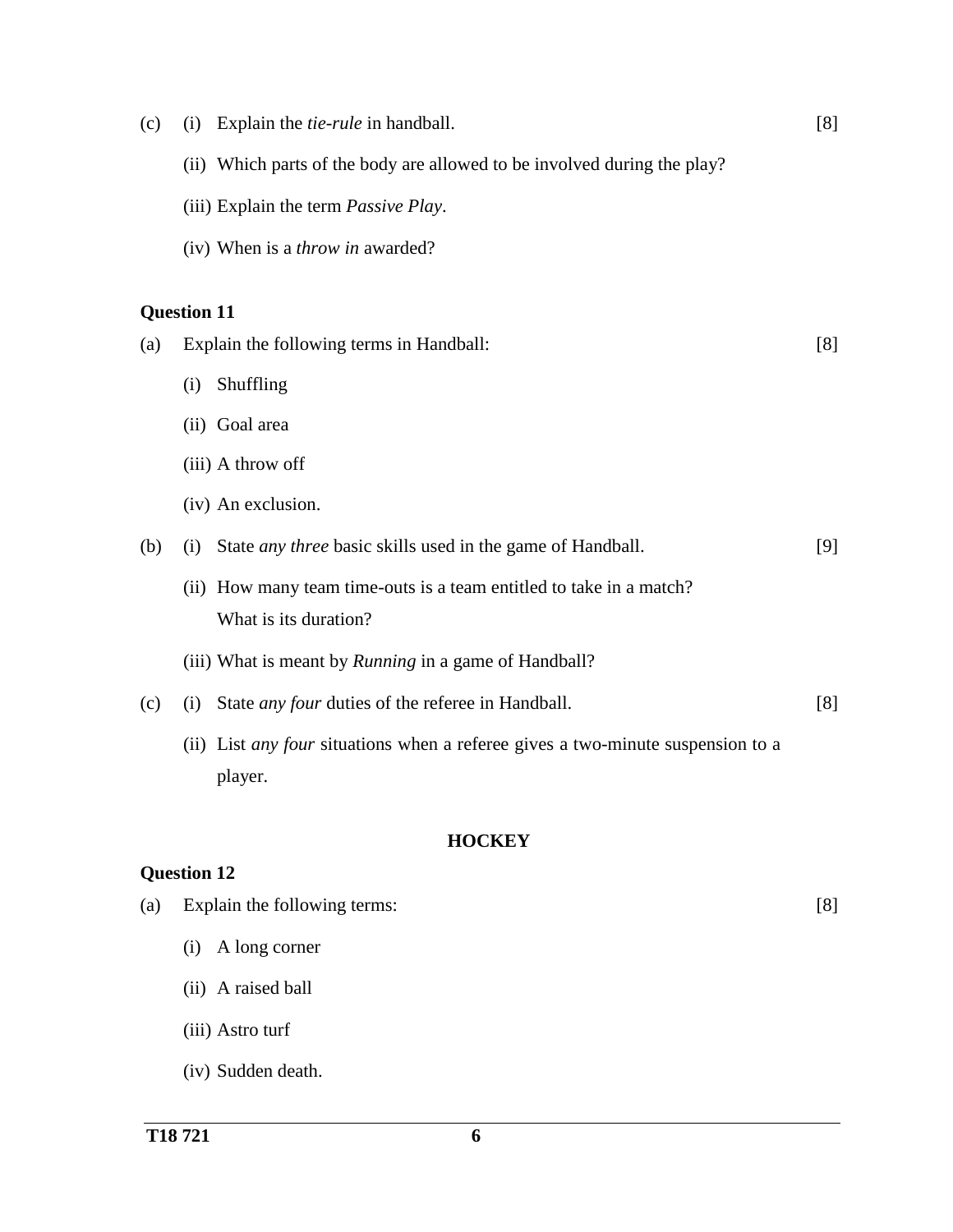| (b) | (i)                | Explain the term <i>corner push</i> .                                                                                 | [9] |
|-----|--------------------|-----------------------------------------------------------------------------------------------------------------------|-----|
|     |                    | (ii) Mention <i>any three</i> situations when a penalty stroke is awarded.                                            |     |
|     |                    | (iii) What are the basic compulsory equipment required by a player in Hockey?                                         |     |
| (c) | (i)                | What is the procedure to resume the game when the ball is played over the<br>back line unintentionally by a defender? | [8] |
|     |                    | (ii) Name <i>any four</i> playing positions in the game of Hockey.                                                    |     |
|     |                    |                                                                                                                       |     |
|     | <b>Question 13</b> |                                                                                                                       |     |
| (a) |                    | Explain the following terms:                                                                                          | [8] |
|     | (i)                | Side line hit                                                                                                         |     |
|     |                    | (ii) Rolling substitution                                                                                             |     |
|     |                    | (iii) A corner                                                                                                        |     |
|     |                    | (iv) A goal line                                                                                                      |     |
| (b) | (i)                | State the importance of the <i>shooting circle</i> in Hockey.                                                         | [9] |
|     |                    | (ii) Explain the term Dribbling.                                                                                      |     |
|     |                    | (iii) Write <i>any three</i> duties of a captain.                                                                     |     |
| (c) |                    | Explain the following:                                                                                                | [8] |
|     | (i)                | A ball out of play.                                                                                                   |     |
|     |                    | (ii) Advantage                                                                                                        |     |
|     |                    | (iii) Yellow card                                                                                                     |     |
|     |                    | (iv) Flick                                                                                                            |     |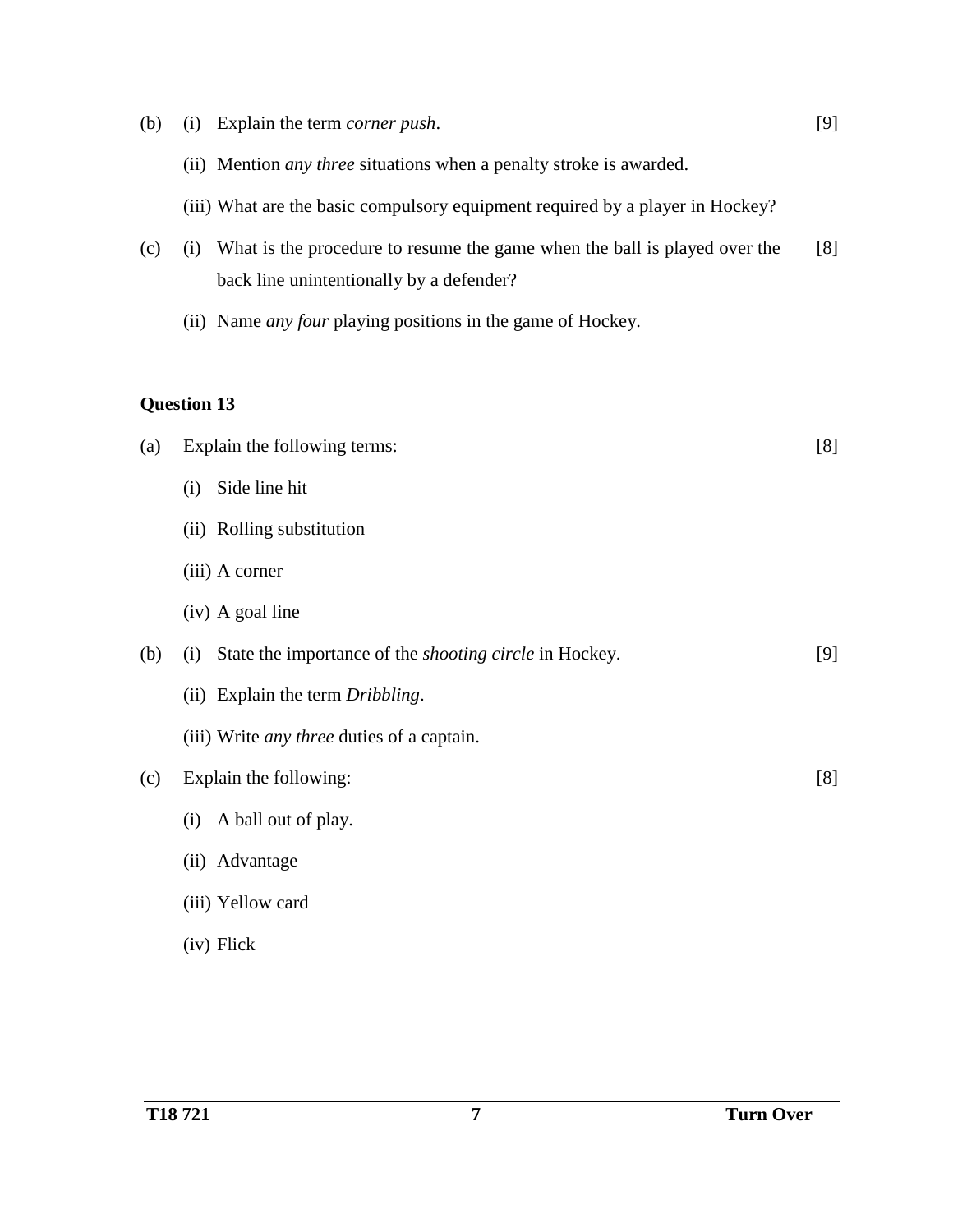## **BASKET BALL**

| (a) | Explain the following terms:                                                      | [8] |
|-----|-----------------------------------------------------------------------------------|-----|
|     | A substitution<br>(i)                                                             |     |
|     | (ii) A chest pass                                                                 |     |
|     | (iii) A held ball                                                                 |     |
|     | (iv) A jump ball.                                                                 |     |
| (b) | Explain the term low dribble.<br>(i)                                              | [9] |
|     | (ii) What do you mean by man to man marking?                                      |     |
|     | (iii) Mention <i>any three</i> duties of the scorer in a Basketball match.        |     |
| (c) | State <i>any four</i> occasions when a ball becomes dead during the match.<br>(i) | [8] |
|     | (ii) Write the dimensions of:                                                     |     |
|     | The length of the Basketball court.<br>1.                                         |     |
|     | The breadth of the Basketball court.<br>2.                                        |     |
|     | The radius of centre circle.<br>3.                                                |     |
|     | The diametre of the ring.<br>4.                                                   |     |
|     |                                                                                   |     |
|     | <b>Question 15</b>                                                                |     |
| (a) | Explain the following terms:                                                      | [8] |
|     | (i) A direct shot                                                                 |     |
|     | (ii) Charging                                                                     |     |
|     | (iii) A technical foul                                                            |     |
|     | (iv) A team foul.                                                                 |     |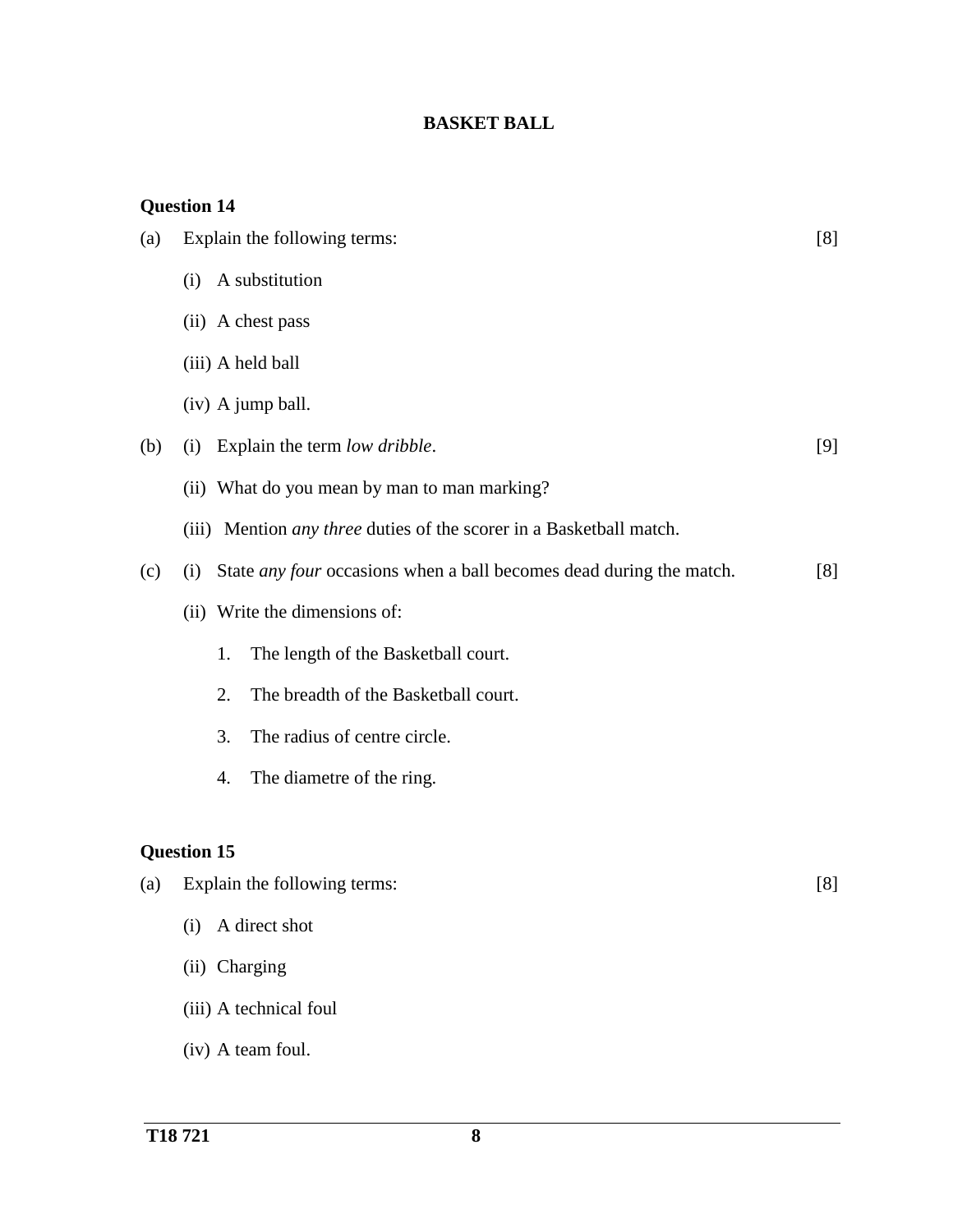(iii) Name *any three* violations which are done without obstructing an opponent. (c) (i) What is *intentional foul*? What is the penalty for it? (ii) What is the procedure applied to start the game? [8] **VOLLEY BALL Question 16** (a) Explain the following terms: (i) Free zone (ii) Back line (iii) Antenna (iv) A catch. [8] (b) (i) How many contacts are permitted in returning the ball over the net? Explain the procedure. (ii) What is meant by the term *libero*? (iii) What do you mean by *expulsion*? [9] (c) (i) Explain the procedure of *substitution* during the game. (ii) Enumerate *any four* duties of the first referee. [8] **Question 17** (a) Explain the following terms: (i) A collective block (ii) Assisted hit (iii) Dead ball (iv) Time out. [8]

(ii) Name *any three* fouls which involve personal contact with the opponent.

(b) (i) Name *any three* time-rule fouls in Basketball.

[9]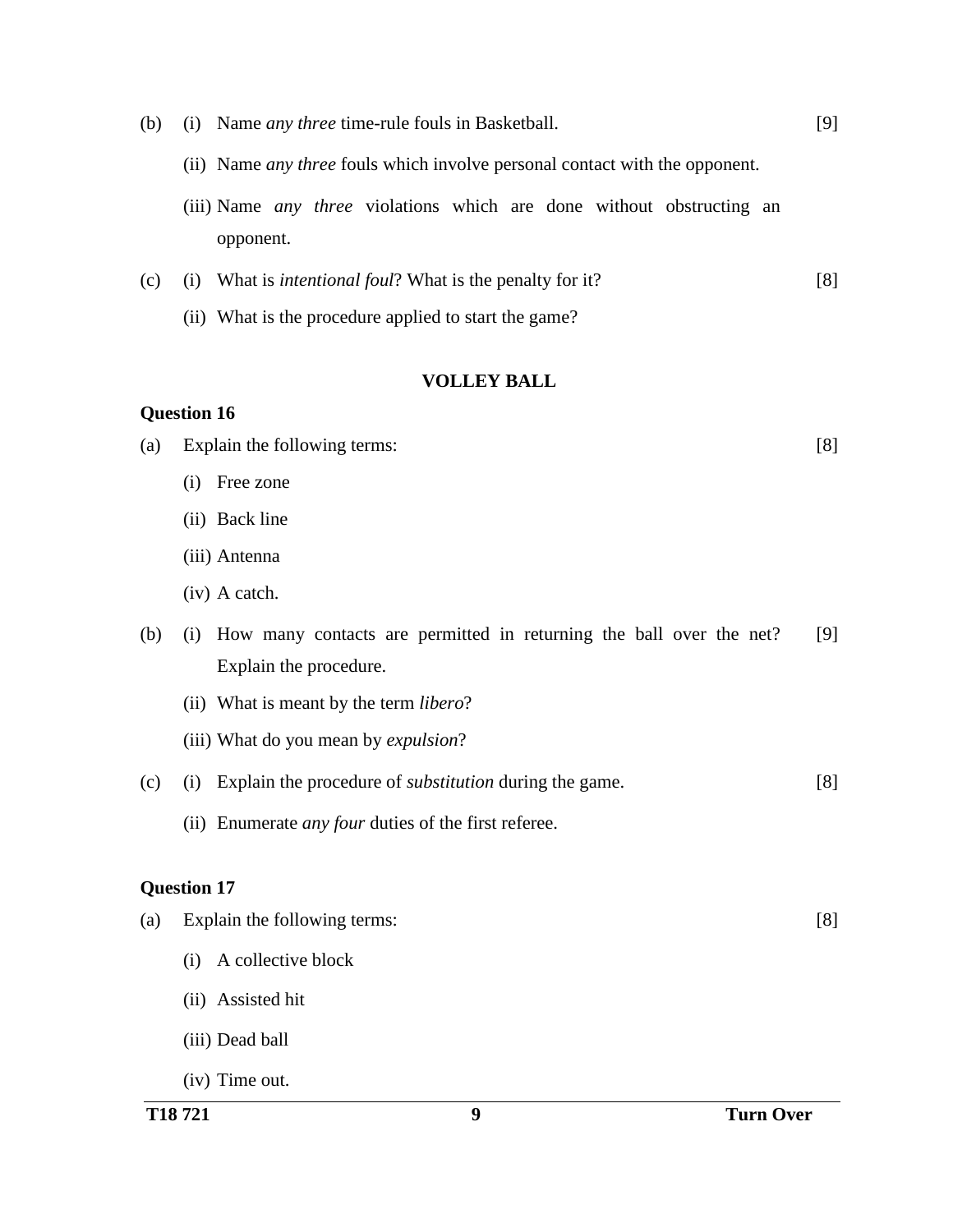| (b) | What is meant by ball in play?<br>(i)                                                 | $[9]$ |
|-----|---------------------------------------------------------------------------------------|-------|
|     | (ii) What is 'screening'?                                                             |       |
|     | (iii) List any three faults that a player is likely to commit while playing the ball. |       |
| (c) | Explain the following terms:                                                          | [8]   |
|     | A Side-out<br>(i)                                                                     |       |
|     | (ii) A Penalty                                                                        |       |
|     | (iii) Carrying the Ball                                                               |       |
|     | (iv) A Penetration-Fault.                                                             |       |
|     |                                                                                       |       |
|     | <b>SOFTBALL</b>                                                                       |       |
|     | <b>Question 18</b>                                                                    |       |
| (a) | Explain the following terms:                                                          | [8]   |
|     | A fly ball<br>(i)                                                                     |       |
|     | (ii) Dug out                                                                          |       |
|     | (iii) Pivot foot                                                                      |       |
|     | (iv) An innings                                                                       |       |
| (b) | What do you mean by a <i>chopped ball</i> ?<br>(i)                                    | [9]   |
|     | (ii) When is a pitcher credited with loss?                                            |       |
|     | (iii) Explain the term Double play.                                                   |       |
| (c) | Explain the following terms:                                                          | [8]   |
|     | Catching<br>(i)                                                                       |       |
|     | (ii) Strike zone.                                                                     |       |
|     | (iii) Interference                                                                    |       |
|     | (iv) An overthrow                                                                     |       |
|     |                                                                                       |       |